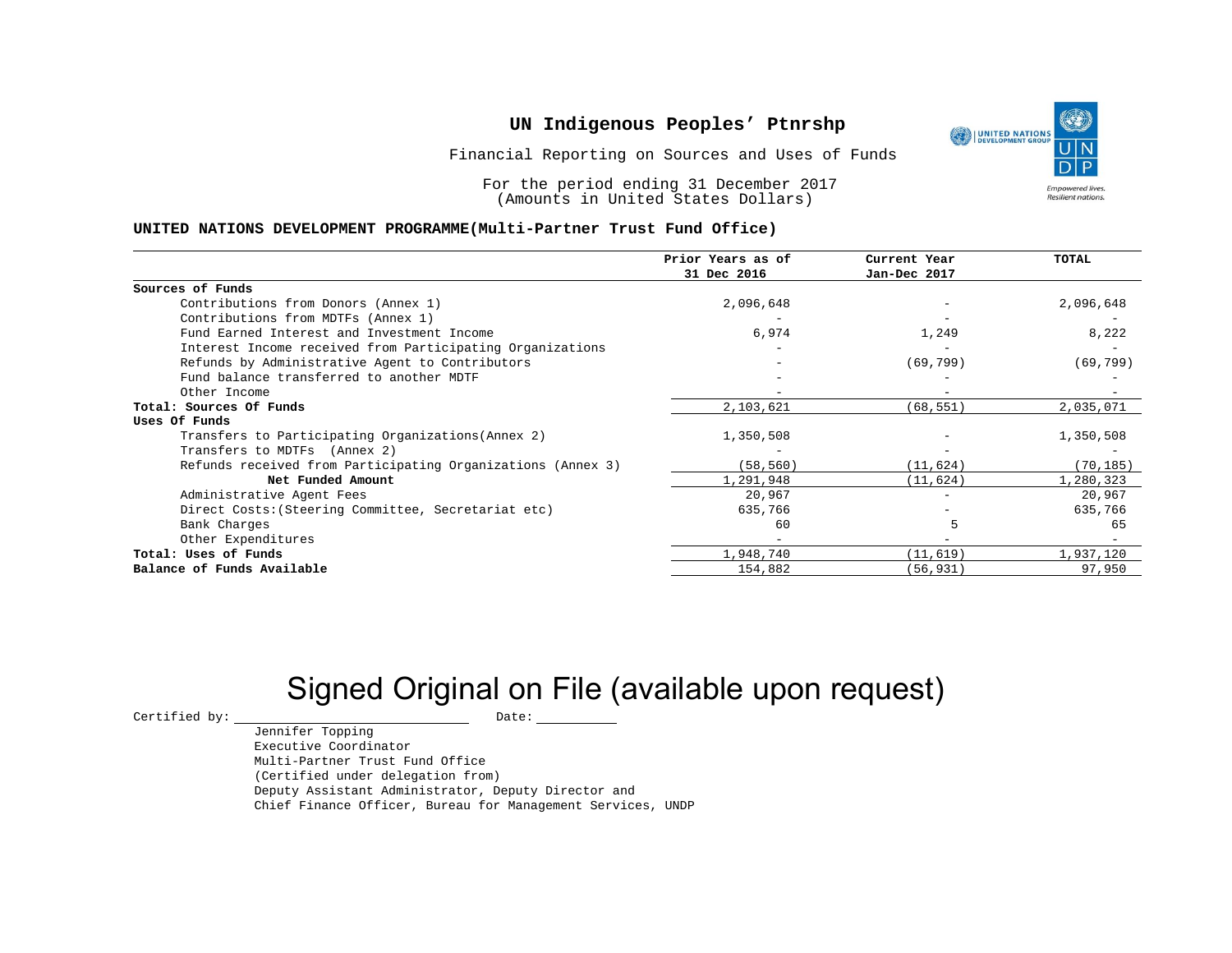

Financial Reporting on Sources and Uses of Funds

For the period ending 31 December 2017 (Amounts in United States Dollars)

#### **UNITED NATIONS DEVELOPMENT PROGRAMME(Multi-Partner Trust Fund Office)**

**Annex - 1: Contributions**

|                       | Prior Years as of | Current Year             | TOTAL     |
|-----------------------|-------------------|--------------------------|-----------|
|                       | 31 Dec 2016       | Jan-Dec 2017             |           |
| From Contributors     |                   |                          |           |
| GOVERNMENT OF DENMARK | 1,466,396         | $\overline{\phantom{m}}$ | 1,466,396 |
| GOVERNMENT OF FINLAND | 578,328           | $\qquad \qquad -$        | 578,328   |
| IRISH AID             | 51,924            | $\overline{\phantom{0}}$ | 51,924    |
| Total: Contributions  | 2,096,648         | $-$                      | 2,096,648 |

## Signed Original on File (available upon request)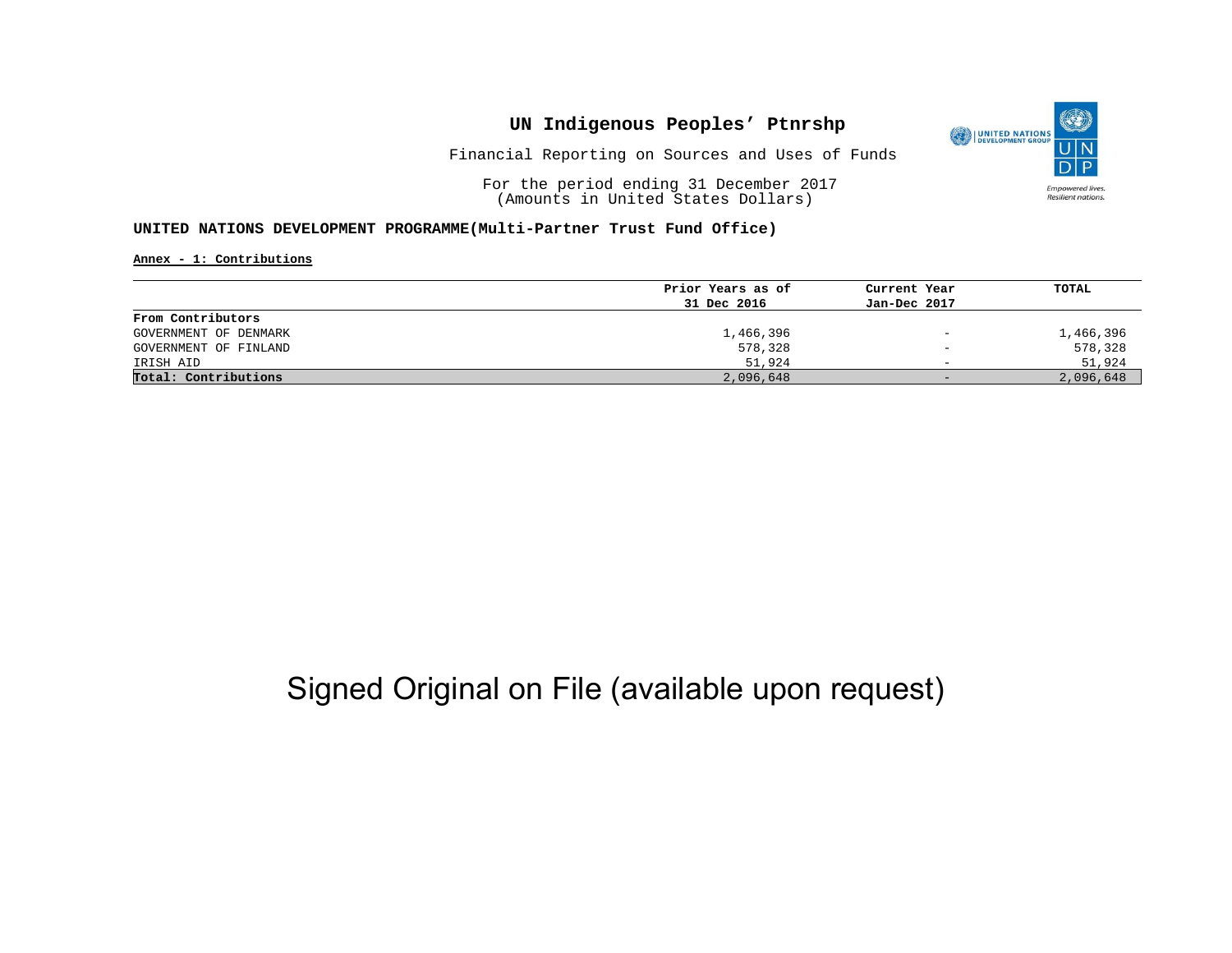

Financial Reporting on Sources and Uses of Funds

For the period ending 31 December 2017 (Amounts in United States Dollars)

#### **UNITED NATIONS DEVELOPMENT PROGRAMME(Multi-Partner Trust Fund Office)**

**Annex - 2: Transfers**

|                                | Prior Years as of | Current Year             | TOTAL     |
|--------------------------------|-------------------|--------------------------|-----------|
|                                | 31 Dec 2016       | Jan-Dec 2017             |           |
| To Participating Organizations |                   |                          |           |
| ILO                            | 452,013           | 530,221                  | 982,234   |
| OHCHR                          | 167,895           | $\overline{\phantom{0}}$ | 167,895   |
| UNDP                           | 496,380           | 134,155                  | 630,535   |
| UNFPA                          | 131,360           | $\overline{\phantom{a}}$ | 131,360   |
| UNICEF                         | 88,555            | $\qquad \qquad -$        | 88,555    |
| Total Transfers                | 1,336,203         | 664,375                  | 2,000,579 |

# Signed Original on File (available upon request)